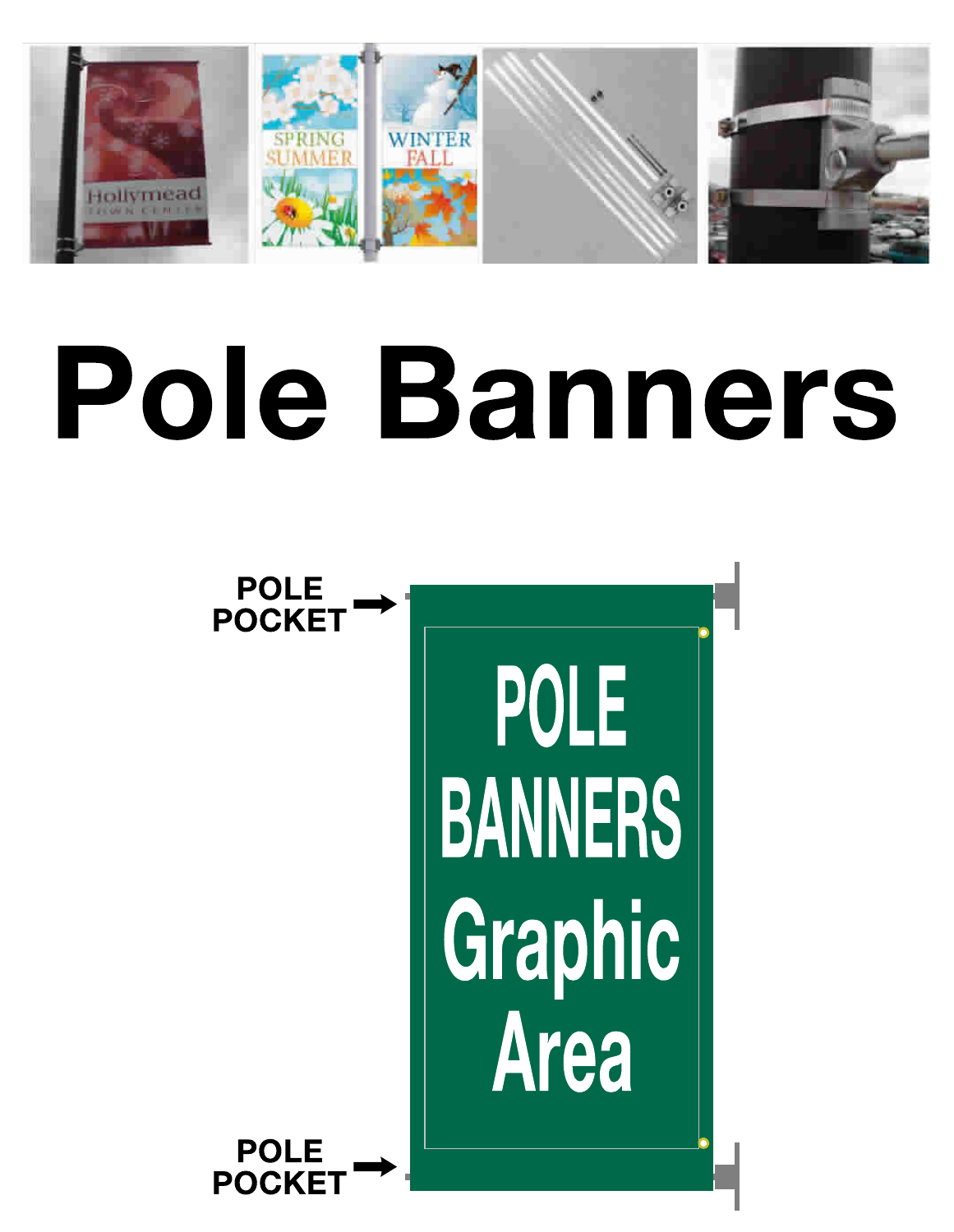

### **Pole Banners (18 oz. Vinyl Banner Material) 2018.2**

|               | (1)                    | (1)                           | $(2-5)$                | $(2-5)$                      | $(6-19)$               | $(6-19)$                     |
|---------------|------------------------|-------------------------------|------------------------|------------------------------|------------------------|------------------------------|
|               | 1 Sided                | 2 Sided                       | 1 Sided                | 2 Sided                      | 1 Sided                | 2 Sided                      |
| <b>HEIGHT</b> | $18"(\mathsf{w})$      | $18"(\mathsf{w})$             | 18" (w)                | $18"(\mathsf{w})$            | $18"(\mathsf{w})$      | 18"(w)                       |
| 24"           | \$                     | \$                            | \$                     | \$                           | \$                     | 65.80                        |
|               | 70.00                  | 70.00                         | 67.90                  | 67.90                        | 65.80                  | Ş                            |
| 30"           | \$                     | \$                            | \$                     | \$                           | \$                     | \$                           |
|               | 70.00                  | 70.00                         | 67.90                  | 67.90                        | 65.80                  | 65.80                        |
| 36"           | \$                     | \$                            | \$                     | \$                           | \$                     | \$                           |
|               | 70.00                  | 70.00                         | 67.90                  | 67.90                        | 65.80                  | 65.80                        |
| 42"           | \$                     | \$                            | \$                     | \$                           | \$                     | \$                           |
|               | 70.00                  | 70.00                         | 67.90                  | 67.90                        | 65.80                  | 65.80                        |
| 48"           | \$                     | \$                            | \$                     | \$                           | \$                     | \$                           |
|               | 70.00                  | 76.62                         | 67.90                  | 74.32                        | 65.80                  | 72.02                        |
| 54"           | \$                     | \$                            | \$                     | \$                           | \$                     | \$                           |
|               | 70.00                  | 84.32                         | 67.90                  | 81.79                        | 65.80                  | 79.26                        |
| 60"           | \$                     | \$                            | \$                     | \$                           | \$                     | \$                           |
|               | 72.22                  | 92.02                         | 70.06                  | 89.26                        | 67.89                  | 86.50                        |
| 66"           | \$                     | \$                            | \$                     | \$                           | \$                     | \$                           |
|               | 77.94                  | 99.72                         | 75.60                  | 96.73                        | 73.27                  | 93.74                        |
| 72"           | \$                     | \$                            | \$                     | \$                           | \$                     | \$                           |
|               | 83.66                  | 107.42                        | 81.15                  | 104.20                       | 78.64                  | 100.98                       |
| 78"           | \$                     | \$                            | \$                     | \$                           | \$                     | \$                           |
|               | 89.38                  | 115.12                        | 86.70                  | 111.67                       | 84.02                  | 108.21                       |
| 84"           | \$                     | \$                            | \$                     | \$                           | \$                     | \$                           |
|               | 95.10                  | 122.82                        | 92.25                  | 119.14                       | 89.40                  | 115.45                       |
| 90"           | \$                     | \$                            | \$                     | \$                           | \$                     | \$                           |
|               | 100.84                 | 130.54                        | 97.82                  | 126.63                       | 94.79                  | 122.71                       |
| 96"           | \$                     | \$                            | Ś.                     | Ś                            | Ś                      | Ś.                           |
|               | 106.56                 | 138.24                        | 103.37                 | 134.10                       | 100.17                 | 129.95                       |
|               |                        |                               |                        |                              |                        |                              |
|               | 1 Sided                | 2 Sided                       | 1 Sided                | 2 Sided                      | 1 Sided                | 2 Sided                      |
| HEIGHT        | 24" (w)                | 24''(w)                       | 24''(w)                | 24''(w)                      | 24" (w)                | 24''(w)                      |
| 24"           | \$                     | \$                            | \$                     | \$                           | 65.80                  | 65.80                        |
|               | 70.00                  | 70.00                         | 67.90                  | 67.90                        | s                      | s                            |
| 30"           | \$                     | \$                            | \$                     | \$                           | \$                     | \$                           |
|               | 70.00                  | 70.00                         | 67.90                  | 67.90                        | 65.80                  | 65.80                        |
| 36"           | \$                     | \$                            | \$                     | \$                           | \$                     | \$                           |
|               | 70.00                  | 76.62                         | 67.90                  | 74.32                        | 65.80                  | 72.02                        |
| 42"           | \$                     | \$                            | \$                     | \$                           | \$                     | \$                           |
|               | 70.00                  | 86.90                         | 67.90                  | 84.29                        | 65.80                  | 81.68                        |
| 48"           | \$                     | \$                            | \$                     | \$                           | \$                     | \$                           |
|               | 76.03                  | 97.15                         | 73.75                  | 94.23                        | 71.47                  | 91.32                        |
| 54"           | \$                     | \$                            | \$                     | 104.20                       | \$                     | \$                           |
|               | 83.66                  | 107.42                        | 81.15                  | \$                           | 78.64                  | 100.98                       |
| 60"           | \$                     | \$                            | \$                     | \$                           | \$                     | \$                           |
|               | 91.30                  | 117.70                        | 88.56                  | 114.17                       | 85.82                  | 110.63                       |
| 66"           | \$                     | \$.                           | \$                     | 124.13                       | \$                     | \$                           |
|               | 98.93                  | 127.97                        | 95.96                  | \$                           | 92.99                  | 120.29                       |
| 72"           | \$                     | \$                            | \$                     | \$                           | \$                     | \$                           |
|               | 106.56                 | 138.24                        | 103.37                 | 134.10                       | 100.17                 | 129.95                       |
| 78"           | \$                     | \$.                           | \$                     | \$                           | \$                     | S.                           |
|               | 114.18                 | 148.50                        | 110.75                 | 144.04                       | 107.33                 | 139.59                       |
| 84"           | \$<br>121.81           | \$158.77                      | Ś<br>118.16            | \$<br>154.01                 | \$<br>114.50           | \$<br>149.24                 |
| 90"           | \$                     | \$.                           | 125.56                 | \$                           | \$                     | \$                           |
|               | 129.44                 | 169.04                        | \$                     | 163.97                       | 121.68                 | 158.90                       |
| 96"           | \$                     | \$                            | 132.97                 | \$                           | 128.85                 | \$                           |
|               | 137.08                 | 179.32                        | \$                     | 173.94                       | \$                     | 168.56                       |
|               |                        |                               |                        |                              |                        |                              |
|               | 1 Sided                | 2 Sided                       | 1 Sided                | 2 Sided                      | 1 Sided                | 2 Sided                      |
| HEIGHT        | 30''(w)                | 30''(w)                       | 30''(w)                | 30''(w)                      | 30''(w)                | 30''(w)                      |
| 24"           | \$                     | \$                            | \$                     | \$                           | \$                     | \$                           |
|               | 70.00                  | 70.00                         | 67.90                  | 67.90                        | 65.80                  | 65.80                        |
| 30"           | \$                     | \$                            | Ś                      | \$                           | \$                     | \$                           |
|               | 70.00                  | 79.20                         | 67.90                  | 76.82                        | 65.80                  | 74.44                        |
| 36"           | \$                     | \$                            | \$                     | \$                           | \$                     | \$                           |
|               | 72.22                  | 92.02                         | 70.06                  | 89.26                        | 67.89                  | 86.50                        |
| 42"           | \$                     | \$                            | \$                     | \$                           | \$                     | \$                           |
|               | 81.77                  | 104.87                        | 79.32                  | 101.72                       | 76.86                  | 98.58                        |
| 48"           | \$                     | \$                            | \$                     | \$                           | \$                     | \$                           |
|               | 91.30                  | 117.70                        | 88.56                  | 114.17                       | 85.82                  | 110.63                       |
| 54"           | \$                     | \$                            | \$                     | \$                           | \$                     | \$                           |
|               | 100.84                 | 130.54                        | 97.82                  | 126.63                       | 94.79                  | 122.71                       |
| 60"           | \$                     | \$                            | \$                     | \$                           | \$                     | \$                           |
|               | 110.37                 | 143.37                        | 107.06                 | 139.07                       | 103.75                 | 134.77                       |
| 66"           | \$                     | \$.                           | \$                     | \$                           | \$                     | \$.                          |
|               | 119.92                 | 156.22                        | 116.32                 | 151.53                       | 112.72                 | 146.84                       |
| 72"           | \$<br>129.44           | \$169.04                      | Ś<br>125.56            | \$<br>163.97                 | \$<br>121.68           | \$.<br>158.90                |
| 78"<br>84"    | \$<br>138.99<br>\$     | \$.<br>181.89<br>\$<br>194.72 | \$<br>134.82<br>144.06 | \$<br>176.44                 | \$<br>130.65<br>139.61 | \$<br>170.98<br>\$<br>183.03 |
| 90"           | 148.52<br>\$<br>158.07 | \$.<br>207.57                 | \$<br>\$<br>153.32     | \$<br>188.88<br>\$<br>201.34 | \$<br>\$<br>148.58     | \$<br>195.11                 |
| 96"           |                        |                               | \$162.56               |                              | \$157.54               |                              |
|               | \$167.59               | 5220.39                       |                        | 5213.78                      |                        | \$207.17                     |
|               | 1 Sided                | 2 Sided                       | 1 Sided                | 2 Sided                      | 1 Sided                | 2 Sided                      |
| <b>HEIGHT</b> | 36"(w)                 | 36''(w)                       | 36"(w)                 | 36''(w)                      | 36''(w)                | 36"(w)                       |
| 24"           | \$.<br>70.00           | \$76.62                       | 67.90<br>\$.           | \$74.32                      | \$65.80                | \$72.02                      |
| 30"           | \$                     | \$.                           | \$                     | \$.                          | \$.                    | \$.                          |
|               | 72.22                  | 92.02                         | 70.06                  | 89.26                        | 67.89                  | 86.50                        |
| 36"           | \$<br>83.66            | \$107.42                      | \$<br>81.15            | \$104.20                     | \$.<br>78.64           | \$100.98                     |
| 42"           | \$.<br>95.10           | \$122.82                      | \$<br>92.25            | \$119.14                     | \$.<br>89.40           | \$115.45                     |
| 48"           | \$106.56               | \$138.24                      | \$103.37               | \$134.10                     | \$100.17               | \$129.95                     |
| 54"           | \$118.00               | \$153.64                      | \$114.46               | \$149.03                     | \$110.92               | \$144.43                     |
| 60"           | \$129.44               | \$169.04                      | \$125.56               | \$163.97                     | \$121.68               | \$158.90                     |
| 66"           | \$140.88               | \$184.44                      | \$136.66               | \$178.91                     | \$132.43               | \$173.38                     |
| 72"           | \$152.32               | \$199.84                      | \$<br>147.75           | \$193.85                     | \$143.18               | \$<br>187.85                 |
| 78"           | \$163.79               | \$215.27                      | \$158.87               | \$208.81                     | \$153.96               | 202.35<br>\$.                |
| 84"           | \$175.23               | \$230.67                      | \$169.97               | \$223.75                     | \$164.71               | \$216.83                     |
| 90"           | \$186.67               | \$246.07                      | \$181.07               | \$238.68                     | \$175.47               | \$231.30                     |
| 96"           | \$195.91               | \$261.47                      | \$190.03               | \$253.62                     | \$184.15               | \$245.78                     |
|               |                        |                               |                        |                              |                        |                              |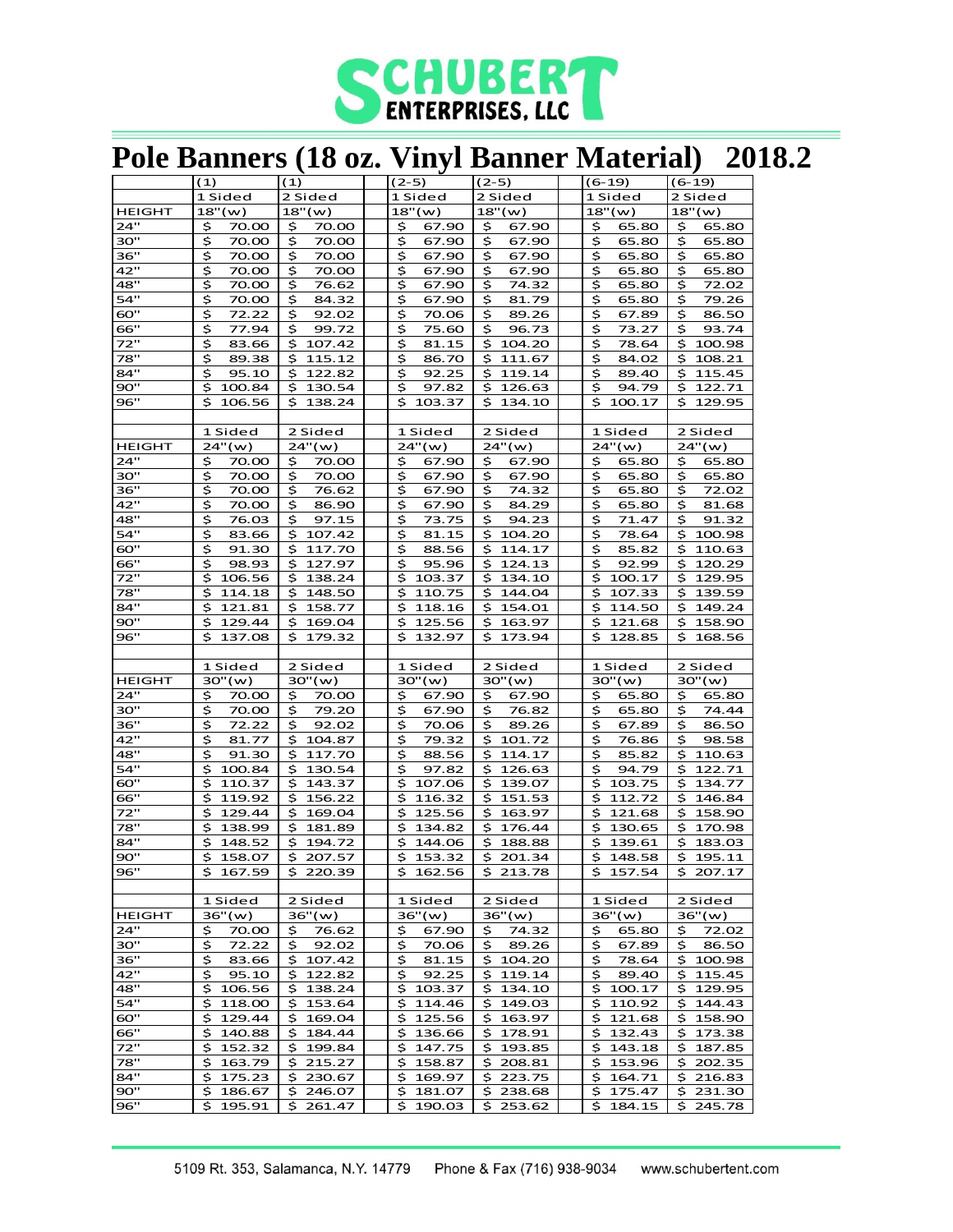

#### **Pole Banners (Flag Material) 2018.2**

|               | (1)                          | ິ<br>(1)             | $(2-5)$              | $(2-5)$              | $(6-19)$                 | $(6-19)$             |
|---------------|------------------------------|----------------------|----------------------|----------------------|--------------------------|----------------------|
|               | 1 Sided                      | 2 Sided              | 1 Sided              | 2 Sided              | 1 Sided                  | 2 Sided              |
| <b>HEIGHT</b> | $18"(\omega)$                | 18" (w)              | 18"(w)               | $18"(\mathsf{w})$    | 18" (w)                  | $18"(\mathsf{w})$    |
| 24"           |                              |                      | \$                   | \$                   |                          | 65.80                |
| 30"           | \$<br>70.00                  | \$<br>70.00<br>\$    | 67.90                | 67.90<br>\$          | \$<br>65.80<br>\$        | \$<br>\$             |
|               | \$<br>70.00                  | 75.10                | \$<br>67.90          | 72.85                | 65.80<br>65.80           | 70.60                |
| 36"           | \$<br>70.00                  | \$<br>87.03          | \$<br>67.90<br>\$    | \$<br>84.42<br>95.98 | \$                       | \$<br>81.81          |
| 42"           | \$<br>70.00                  | \$<br>98.95          | 67.90                | \$                   | \$<br>65.80              | \$<br>93.01          |
| 48"           | \$                           | \$                   | \$                   | \$                   | \$                       | \$                   |
|               | 70.00                        | 110.85               | 67.90                | 107.53               | 65.80                    | 104.20               |
| 54"           | \$                           | \$                   | \$                   | \$                   | \$                       | \$                   |
|               | 70.00                        | 122.78               | 67.90                | 119.09               | 65.80                    | 115.41               |
| 60"           | \$                           | \$                   | \$                   | \$                   | \$                       | \$                   |
|               | 75.72                        | 134.70               | 73.45                | 130.66               | 71.18                    | 126.62               |
| 66"           | \$                           | \$                   | \$                   | \$                   | \$                       | 137.83               |
|               | 81.73                        | 146.63               | 79.27                | 142.23               | 76.82                    | \$                   |
| 72"           | \$                           | \$                   | \$                   | \$                   | \$                       | \$                   |
|               | 87.75                        | 158.53               | 85.12                | 153.77               | 82.49                    | 149.02               |
| 78"           | \$                           | 170.45               | \$                   | \$                   | \$                       | \$                   |
|               | 93.76                        | \$                   | 90.95                | 165.34               | 88.13                    | 160.22               |
| 84"           | \$                           | \$                   | \$                   | \$                   | \$                       | \$                   |
|               | 99.79                        | 182.38               | 96.79                | 176.90               | 93.80                    | 171.43               |
| 90"           | \$                           | \$                   | \$                   | \$                   | \$                       | \$                   |
|               | 105.82                       | 194.28               | 102.64               | 188.45               | 99.47                    | 182.62               |
| 96"           | \$                           | \$                   | \$                   | \$                   | \$                       | \$                   |
|               | 111.82                       | 206.20               | 108.47               | 200.02               | 105.11                   | 193.83               |
|               |                              |                      |                      |                      |                          |                      |
|               | 1 Sided                      | 2 Sided              | 1 Sided              | 2 Sided              | 1 Sided                  | 2 Sided              |
| HEIGHT        | 24''(w)                      | 24''(w)              | 24" (w)              | 24" (w)              | 24" (w)                  | 24"(w)               |
| 24"           | \$                           | \$                   | \$                   | \$                   | \$                       | \$                   |
|               | 70.00                        | 79.02                | 67.90                | 76.65                | 65.80                    | 74.28                |
| 30"           | \$                           | \$                   | \$                   | \$                   | \$                       | \$                   |
|               | 70.00                        | 94.86                | 67.90                | 92.01                | 65.80                    | 89.17                |
| 36"           | \$                           | \$                   | \$                   | \$                   | \$                       | \$                   |
|               | 70.00                        | 110.68               | 67.90                | 107.36               | 65.80                    | 104.04               |
| 42"           | \$                           | 126.52               | \$                   | \$                   | \$                       | 118.93               |
|               | 71.47                        | \$                   | 69.33                | 122.72               | 67.19                    | \$                   |
| 48"           | \$                           | \$                   | \$                   | \$                   | \$                       | \$                   |
|               | 79.44                        | 142.36               | 77.05                | 138.09               | 74.67                    | 133.82               |
| 54"           | \$                           | \$                   | \$                   | \$                   | \$                       | \$                   |
|               | 87.40                        | 158.18               | 84.78                | 153.43               | 82.16                    | 148.69               |
| 60"           | \$                           | 174.02               | \$                   | \$                   | \$                       | \$                   |
|               | 95.37                        | \$                   | 92.51                | 168.80               | 89.64                    | 163.58               |
| 66"           | \$                           | \$                   | \$                   | \$                   | \$                       | \$                   |
|               | 103.33                       | 189.86               | 100.23               | 184.16               | 97.13                    | 178.46               |
| 72"           | \$                           | \$                   | \$                   | \$                   | \$                       | \$                   |
|               | 111.29                       | 205.67               | 107.96               | 199.50               | 104.62                   | 193.33               |
| 78"           | \$                           | \$                   | \$                   | \$                   | \$                       | \$                   |
|               | 119.26                       | 221.51               | 115.68               | 214.87               | 112.10                   | 208.22               |
| 84"           | \$                           | 237.33               | \$                   | \$                   | 119.59                   | \$                   |
|               | 127.22                       | \$                   | 123.41               | 230.21               | \$                       | 223.09               |
| 90"           | \$                           | \$                   | \$                   | \$                   | \$                       | \$                   |
|               | 135.19                       | 253.17               | 131.13               | 245.58               | 127.07                   | 237.98               |
| 96"           | \$                           | \$                   | \$                   | \$                   | \$                       | \$                   |
|               | 143.17                       | 269.01               | 138.88               | 260.94               | 134.58                   | 252.87               |
|               |                              |                      |                      |                      |                          |                      |
|               | 1 Sided                      | 2 Sided              | 1 Sided              | 2 Sided              | 1 Sided                  | 2 Sided              |
| HEIGHT        | 30''(w)                      | 30''(w)              | 30''(w)              | 30''(w)              | 30''(w)                  | 30"(w)               |
| 24"           | \$                           | \$                   | \$                   | \$                   | \$                       | \$                   |
|               | 70.00                        | 94.86                | 67.90                | 92.01                | 65.80                    | 89.17                |
| 30"           | \$                           | \$                   | \$                   | \$                   | \$                       | \$                   |
|               | 70.00                        | 114.62               | 67.90                | 111.18               | 65.80                    | 107.74               |
| 36"           | \$                           | \$                   | \$                   | \$                   | \$                       | \$                   |
|               | 75.37                        | 134.35               | 73.11                | 130.32               | 70.85                    | 126.29               |
| 42"           | \$                           | 154.08               | \$                   | \$                   | \$                       | \$                   |
|               | 85.27                        | \$                   | 82.71                | 149.46               | 80.15                    | 144.84               |
| 48"           | \$                           | \$                   | \$                   | \$                   | \$                       | \$                   |
|               | 95.19                        | 173.84               | 92.33                | 168.62               | 89.48                    | 163.41               |
| 54"           | \$                           | \$                   | \$                   | \$                   | \$                       | \$                   |
|               | 105.11                       | 193.60               | 101.96               | 187.79               | 98.81                    | 181.98               |
| 60"           | \$                           | 213.35               | \$                   | \$                   | \$                       | \$                   |
|               | 115.03                       | \$                   | 111.58               | 206.95               | 108.13                   | 200.55               |
| 66"           | \$                           | 233.06               | \$                   | \$                   | \$                       | \$                   |
|               | 124.93                       | \$                   | 121.19               | 226.07               | 117.44                   | 219.08               |
| 72"           | \$                           | 252.82               | \$                   | \$                   | \$                       | \$                   |
|               | 134.86                       | \$                   | 130.81               | 245.24               | 126.76                   | 237.65               |
| 78"           | \$                           | \$                   | \$                   | \$                   | \$                       | \$                   |
|               | 144.78                       | 274.16               | 140.43               | 265.94               | 136.09                   | 257.71               |
| 84"           | \$                           | \$                   | \$                   | \$                   | \$                       | \$                   |
|               | 154.70                       | 292.33               | 150.06               | 283.56               | 145.42                   | 274.79               |
| 90"           | \$                           | \$                   | \$                   | \$                   | \$                       | \$                   |
|               | 164.58                       | 312.07               | 159.64               | 302.70               | 154.70                   | 293.34               |
| 96"           | \$174.50                     |                      |                      |                      | \$164.03                 |                      |
|               |                              | \$331.80             | \$<br>169.27         | \$ 321.85            |                          | \$ 311.89            |
|               | 1 Sided                      | 2 Sided              | 1 Sided              | 2 Sided              | 1 Sided                  | 2 Sided              |
|               |                              |                      |                      |                      |                          |                      |
| HEIGHT        | 36''(w)                      | 36''(w)              | 36"(w)               | 36''(w)              | 36''(w)                  | 36''(w)              |
| 24"           | 70.00<br>\$                  | \$110.68             | 67.90<br>\$          | \$107.36             | \$<br>65.80              | \$104.04             |
| 30"           | \$<br>75.37                  | \$134.35             | 73.11<br>\$          | \$130.32             | \$<br>70.85              | \$126.29             |
| 36"           | \$<br>87.23                  | \$158.00             | \$<br>84.61          | \$153.26             | \$<br>81.99              | \$148.52             |
| 42"           | \$<br>99.11                  | \$181.67             | \$<br>96.13          | \$176.22             | \$<br>93.16              | \$170.77             |
| 48"           | \$110.94                     | \$205.32             | \$107.61             | \$199.16             | \$104.29                 | \$193.00             |
| 54"           | \$<br>122.82                 | \$228.99             | \$.<br>119.14        | \$222.12             | \$115.45                 | \$215.25             |
| 60"           | \$<br>134.68                 | \$252.64             | \$130.64             | \$245.06             | \$126.60                 | \$237.49             |
| 66"           | 146.54<br>\$                 | \$276.32             | \$142.14             | \$268.03             | \$137.75                 | \$259.74             |
| 72"           | 158.40<br>\$                 | \$299.97             | \$153.64             | \$290.97             | \$148.89                 | \$281.97             |
| 78"           | \$<br>170.28                 | 323.64<br>\$.        | \$<br>165.17         | \$.<br>313.93        | \$160.06                 | \$304.22             |
|               |                              |                      |                      |                      |                          |                      |
| 84"           | \$<br>182.13                 | \$347.29             | \$176.67             | \$336.87             | \$171.21                 | \$326.45             |
| 90"<br>96"    | 193.99<br>\$<br>205.85<br>\$ | \$370.96<br>\$394.61 | \$188.17<br>\$199.67 | \$359.83<br>\$382.77 | 182.35<br>\$<br>\$193.50 | \$348.70<br>\$370.93 |